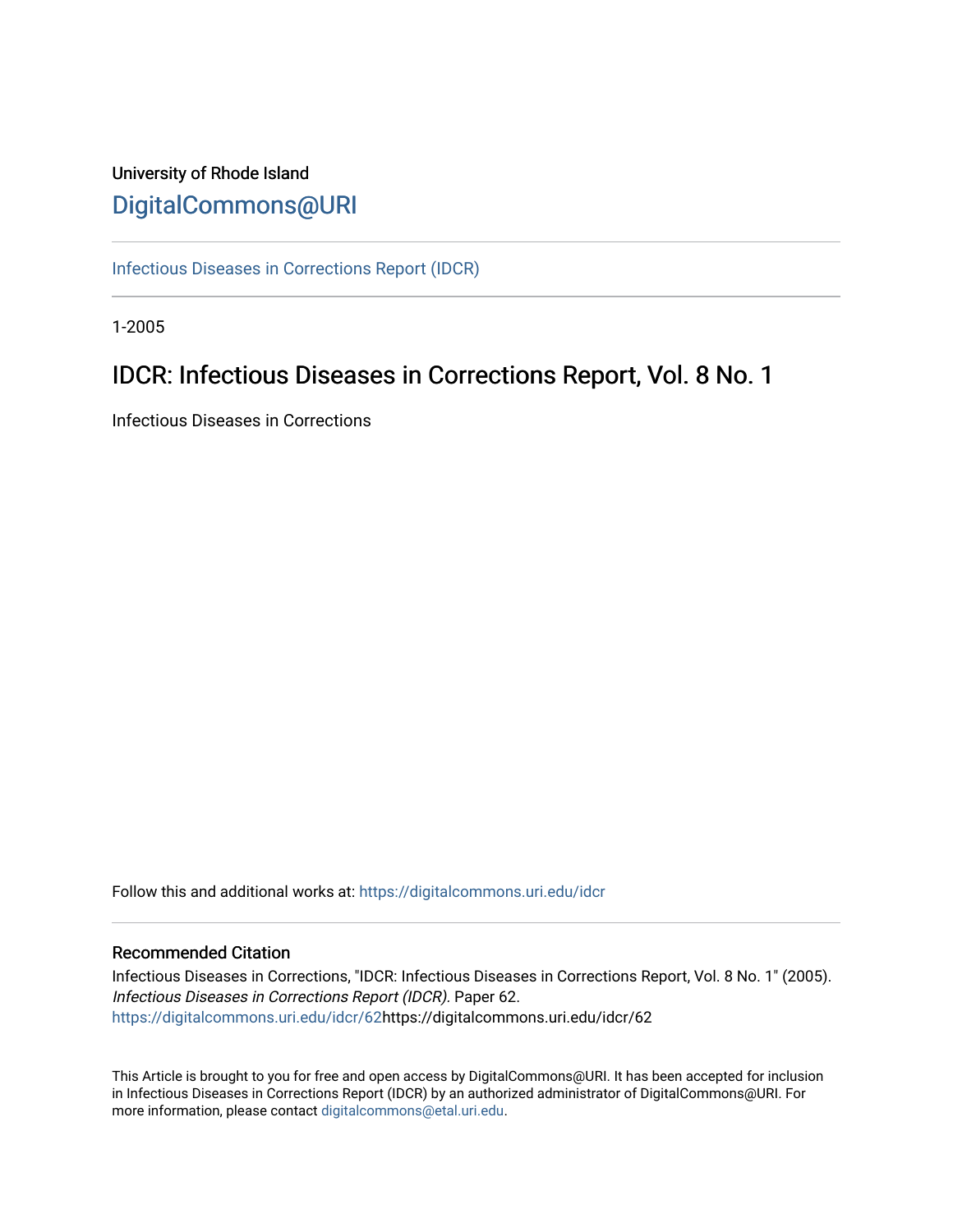



# **FORMERLY HEPP Report**

Jan. 2005 Vol. 8, Issue 1

### NFECTIOUS DISEASES IN CORRECTIONS REPORT

### SPONSORED BY THE BROWN MEDICAL SCHOOL, OFFICE OF CONTINUING MEDICAL EDUCATION

### **ABOUT IDCR**

*IDCR, a forum for correctional problem solving, targets correctional physicians, nurses, administrators, outreach workers, and case managers. Published monthly and distributed by email and fax, IDCR provides up-to-the moment information on HIV/AIDS, hepatitis, and other infectious diseases, as well as efficient ways to administer treatment in the correctional environment. Continuing Medical Education credits are provided by the Brown University Office of Continuing Medical Education. IDCR is distributed to all members of the Society of Correctional Physicians (SCP) within the SCP publication, CorrDocs (www.corrdocs.org).*

### **CO-CHIEF EDITORS**

**Anne S. De Groot, MD** *Director, TB/HIV Research Lab, Brown Medical School*

**David Thomas, MD, JD** *Professor and Chairman, Department of Surgery, Division of Correctional Medicine NSU-COM*

**DEPUTY EDITORS**

**Joseph Bick, MD** *Chief Medical Officer, California Medical Facility, California Department of Corrections*

**Renee Ridzon, MD** *Senior Program Officer, HIV, TB, Reproductive Health, Bill & Melinda Gates Foundation*

**Bethany Weaver, DO, MPH** *Acting Instructor, Univ. of Washington, Center for AIDS and STD Research*

### **SUPPORTERS**

*IDCR is grateful for the support of the following companies through unrestricted educational grants: Major Support: Abbott Laboratories, Boehringer Ingelheim and Roche Pharmaceuticals. Sustaining: Pfizer Inc., Gilead Sciences, Inc., GlaxoSmithKline, Merck & Co., Schering-Plough and ViroLogic.*

### **IDCR MISSION STATEMENT**

We changed our name from HEPP Report to IDCR (Infectious Diseases in Corrections Report) to encompass all infectious diseases that impact the correctional setting. IDCR's goal is to educate correctional health care providers about the appropriate medical management of prisoners infected with HIV, hepatitis, TB, and other infectious diseases; to encourage these providers to improve their networks with correctional, academic or community-based infectious disease experts; and to promote a level of infectious disease care in correctional facilities that is equivalent to the "community standard."

### **ADULT AND ADOLESCENT ANTIRETROVIRAL THERAPY UPDATE**

*David Paar\*, MD, Director, HIV Care for University of Texas Medical Branch at Galveston*

The United States Department of Health and Human Services (DHHS) first published Guidelines for the Use of Antiretroviral Agents in HIV-1-Infected Adults and Adolescents on April 24th, 1998. Commonly referred to as the DHHS Guidelines or simply The Guidelines, they represent the consensus opinion of the Panel on Clinical Practices for Treatment of HIV. The Panel, which is referred to many times is this article, is appointed and convened by the DHHS and is composed of basic and clinical researchers as well as clinicians, participants from the DHHS, and nonvoting observers. The panel has monthly conference calls and meets in person at least twice per year to review publications and information from scientific meetings and to issue updates as new information regarding the treatment of HIV emerges. Not only do these guidelines provide the most up-todate information regarding HIV care, they have also helped to set an acceptable standard of care for the treatment of HIV in the United States, which would also apply to the care of persons incarcerated in jails and prisons. The most recent update of the guidelines was published on October 29th, 2004 and is available at http://www.hhs.gov. This article will serve to summarize those modifications of the guidelines that are relevant to correctional health care providers.

### **WHAT IS NEW IN THIS VERSION OF THE GUIDELINES**

Changes in recommendations in this latest revision have to do with the initiation of antiretroviral therapy (ART) in ART-naïve patients. These include an increase in the viral load recommendation to defer or consider therapy from 55,000 copies/mm<sup>3</sup> to 100,000 copies/mm<sup>3</sup> in asymptomatic patients with a CD4 cell count greater than 350 cells/mm<sup>3</sup>. Stavudine has been

changed from a "preferred" to an "alternative" agent; and tenofovir and lamivudine (or emtricitabine) are now recommended as preferred or alternative nucleoside (or nucleotide) backbones in protease inhibitor (PI) as well as nonnucleoside reverse transcriptase inhibitor (NNRTI)-based regimens.

Additions to The Guidelines include a section on special populations; a discussion on discontinuation or interruption of ART, and several new tables showing data about the probability of progressing to AIDS, data from 48-week treatment trials, and revised tables on ART associated adverse events.

Any mention of hydroxyurea has been deleted from The Guidelines since the Panel feels it should limit its commentary to FDA-approved agents with indications for the treatment of HIV infection.

These changes and additions will be discussed in the general context of the primary care of HIV infected patients outlined in this update.

### **EXPERTISE IN THE TREATMENT OF HIV INFECTION**

The guidelines continue to emphasize the importance of HIV expertise in "clinical care" since multiple studies have shown better outcomes when HIV-experienced treaters care for HIV infected patients. The Panel recommends HIV primary care by a clinician with at least 20,

#### *Continued on page 2*

| What's Inside                                   |  |
|-------------------------------------------------|--|
|                                                 |  |
| Ask the Expert ____________________________pg 6 |  |
|                                                 |  |
|                                                 |  |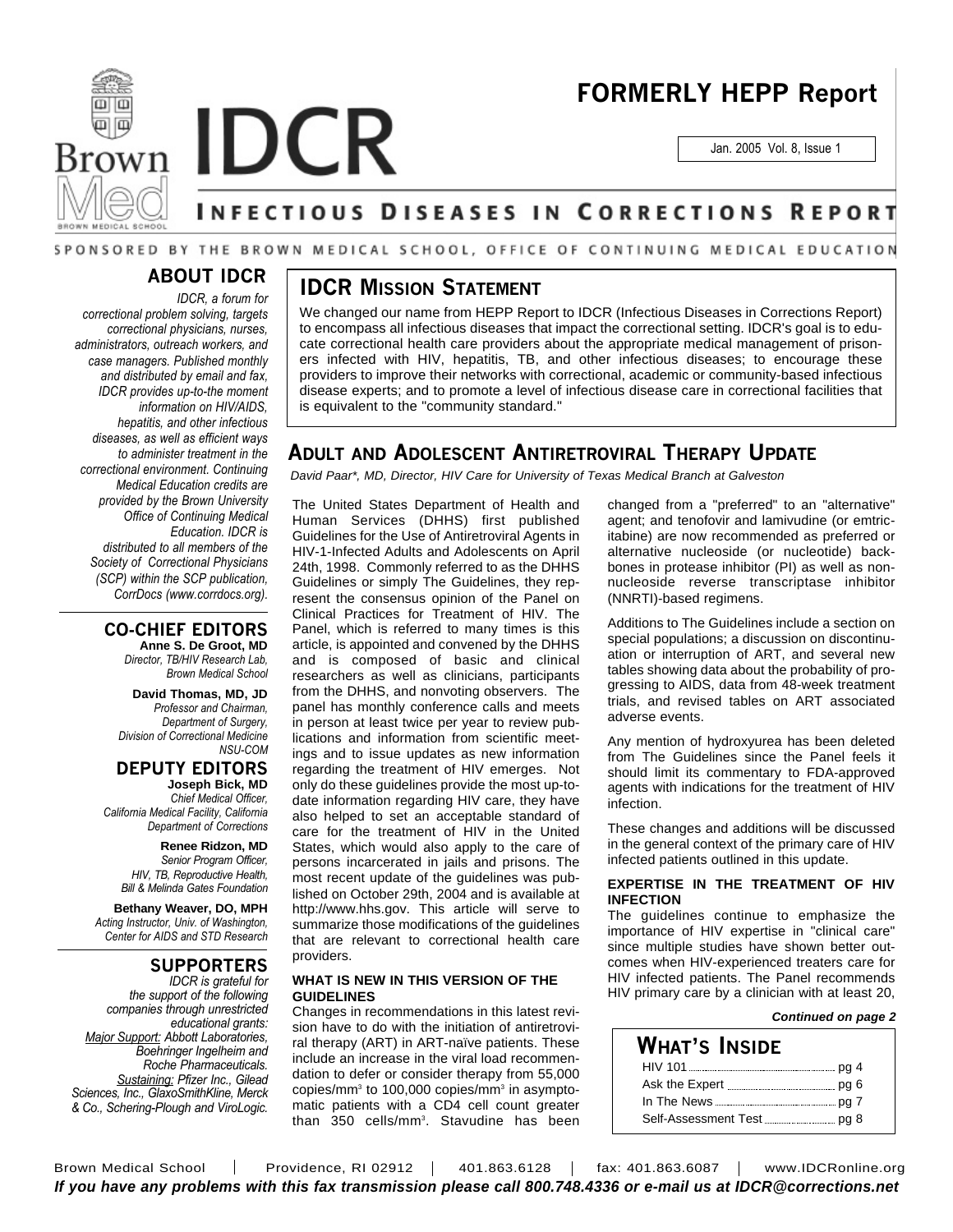but preferably 50 HIV-infected patients and the quidelines also suggest that these HIV providers fulfill CME requirements on HIVrelated topics.

### **PRETREATMENT EVALUATION**

The basic pretreatment "intake" evaluation for HIV care is aimed at confirming HIV infection and whether it is acute, identifying co-infections, and assessing the overall health of the patient. A complete history and physical examination should be performed. Factors that are known to affect adherence to therapy, including substance abuse, economic factors, need for social support, psychiatric illness, and other comorbidities should be identified and if present, managed with available resources. The initial laboratory evaluation should include HIV antibody testing if confirmation of infection is not available, CD4 cell count, plasma HIV RNA, CBC, chemistry profile, transaminase levels, BUN and creatinine, urinalysis, serologic testing for syphilis, tuberculin skin testing, fasting blood glucose, serum lipids levels and serologies to measure antibodies to Toxoplasma gondii, Hepatitis A, B, and C. Women should have a PAP test. Testing for infection with Chlamydia trachomatis and Neisseria gonorrhea is optional and a chest radiograph should be performed if clinically indicated.

### **CD4 CELL COUNT AND VIRAL LOAD**

The CD4 cell count and the plasma HIV RNA to measure HIV viral load (VL) remain the two key serologic markers that are routinely used to determine when to initiate ART and to monitor ongoing efficacy of treatment. In general, VL and CD4 should be monitored every three to four months with more frequent assessments of the VL occurring when ART is initiated or changed.

The Panel recommends that VL be measured immediately before instituting or changing treatment and again two to eight weeks after treatment initiation or change. The results of this test help guide treatment and therefore limitations on VL testing that may be imposed in correctional settings (such as once every three months) would not apply in this situation. The primary goal of therapy remains a reduction in VL below the limits of detection and this can be achieved within 16-24 weeks of initiation of therapy.

The Food and Drug Administration has approved three VL assays, any of which can be used (most correctional systems will have selected one for use by all of their practitioners). Since VL testing can be used to evaluate control of HIV, "ultrasensitive" tests (that measure VL down to the lowest number of copies/mm<sup>3</sup>) should be used when changing therapy or evaluating the effectiveness of therapy. Available VL assays are summarized in *Table 1*.

### **Table 1. U.S. FDA Approved VL Assays**

| <b>TEST</b>                                                                                                      | <b>Manufacturer</b> | Lower limit of detection |
|------------------------------------------------------------------------------------------------------------------|---------------------|--------------------------|
| HIV 1 reverse transcriptase poly-<br>merase chain reaction assay<br>(Amplicor HIV-1 Monitor Test,<br>version 1.5 | Roche Diagnostics   | <50 copies per ml        |
| Nucleic acid amplification test for<br>HIV RNA (NucliSens HIV -1 QT)                                             | Organon Teknika     | <80 copies per ml        |
| Signal amplification nucleic acid<br>probe assay (VERSANT HIV 1<br>RNA 3.0 assay)                                | Bayer               | <75 copies per ml        |

|  | Table 2. Recommendations for Initiating ART |  |  |  |
|--|---------------------------------------------|--|--|--|
|--|---------------------------------------------|--|--|--|

| <b>Clinical Category</b>                        | <b>CD4 Cell Count</b>                                                  | Plasma HIV RNA                        | <b>Recommendation</b>                                                                                                 |
|-------------------------------------------------|------------------------------------------------------------------------|---------------------------------------|-----------------------------------------------------------------------------------------------------------------------|
| AIDS-defining<br>illness or severe<br>symptoms* | Any value                                                              | Any value                             | Treat                                                                                                                 |
| Asymptomatic                                    | CD4 <200 cells/mm <sup>3</sup>                                         | Any value                             | Treat                                                                                                                 |
| Asymptomatic                                    | CD4 > 200 cells/mm <sup>3</sup> ,<br>but $<$ 350 cells/mm <sup>3</sup> | Any value                             | Treatment should<br>be offered following<br>full discussion of<br>the advantages<br>and disadvantages<br>of treatment |
| Asymptomatic                                    | $CD4 > 350$ cells/mm <sup>3</sup>                                      | >100,000<br>copies/mm <sup>3</sup>    | Most clinicians rec-<br>ommend deferring<br>therapy, but some<br>clinicians will treat                                |
| Asymptomatic                                    | $CD4 > 350$ cells/mm <sup>3</sup>                                      | $<$ 100,000<br>copies/mm <sup>3</sup> | Defer therapy                                                                                                         |

*\*severe symptoms include unexplained fever or diarrhea for >two-four weeks, oral candidiasis, or >10% unexplained weight loss.*

### **WHEN TO TREAT**

*Table 2* summarizes Panel recommendations for initiation of ART. The primary change in these recommendations is the increase in VL from 55,000 to 100,000 copies/mm<sup>3</sup> as a cutoff for when to consider initiation of therapy. This trend towards delaying therapy based on VL determination is supported by data demonstrating that the risk for progression to AIDS within six months is greatest in those with a VL higher than  $100,000$  copies/mm<sup>3</sup> whose CD4 cell count is less than 200 cells/mm $3$ . Conversely, in most individuals who have VL less than 100,000 copies/mm<sup>3</sup> and a CD4 cell count greater than  $350$  cells/mm<sup>3</sup>, the risk of progression to AIDS within six months is less than 2%.

In patients who are in care and having regular monitoring of VL, CD4 cell count, and clinical status, deferring therapy can provide extra time for addressing issues of substance use, psychiatric illness, other co-morbidities and extra time for education and preparing the patient to accept potent combination therapy aimed at suppressing VL to undetectable levels. The guidelines were changed in the hope that deferring therapy will decrease the long-term complications of ART by decreasing total exposure time to ART drugs. The correctional clinician should schedule regular follow up visits to monitor the patients' readiness for therapy. These visits provide an additional opportunity for education about the risks and benefits of ART.

#### **INITIAL COMBINATION REGIMENS FOR THE ANTIRETROVIRAL -NAÏVE PATIENT**

There are currently 20 different drugs belonging to four different classes that can be used to create combination regimens that are potent enough to suppress plasma viremia to nondetectable levels. These four classes are nucleoside/ nucleotide reverse transcriptase inhibitors (NRTI), nonnucleoside reverse transcriptase inhibitors (NNRTI), protease inhibitors (PI) and fusion inhibitors (FI). The Panel prefers to call these combinations "potent combination ART" rather than Highly Active Antiretroviral Therapy (HAART). Current recommendations for treatment combinations are organized based on the three types of regimens for which there is information from clinical trials and clinical experience. These three combinations are NNRTI-based (1 NNRTI +2 NRTI), PIbased (1-2 PI + 2 NRTI), and triple NRTI-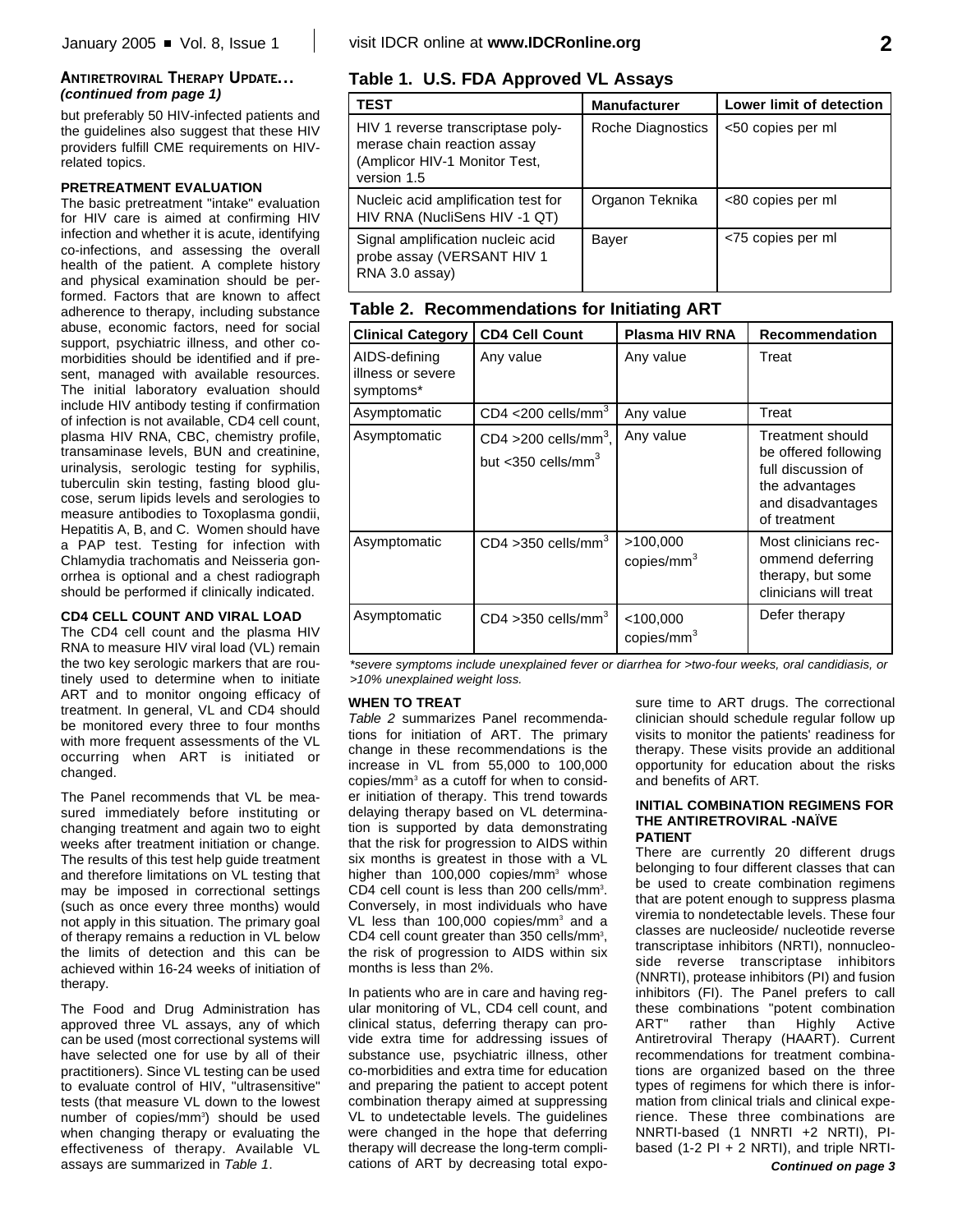### **ANTIRETROVIRAL THERAPY UPDATE...** *(continued from page 2)*

### based regimens.

The panel defines a "preferred" regimen as one where clinical trial data have demonstrated efficacy and durability with acceptable tolerability and ease of use. An "alternative" regimen is defined by the Panel as a regimen that is efficacious, but has disadvantages compared to preferred regimens in terms of antiviral activity, durability, tolerability, or ease of use.

Efavirenz (Sustiva) and lopinavir/ritonavir fixed dose combination (Kaletra) remain the preferred NNRTI and PI for initial therapy. With regard to the NRTI backbone, stavudine has been moved from the preferred to the alternative list due to increasing evidence of adverse events. Tenofovir (Viread) and lamivudine (3TC) (or emtricitabine [FTC]) is recommended as a preferred and alternative NRTI backbone for both NNRTI- and PI-based regimens. This is the first time that emtricitabine has appeared as either a preferred or alternative agent in the guidelines.

### **MANAGEMENT OF THE TREATMENT-EXPERIENCED PATIENT**

A full discussion of the management of treatment-experienced patients is beyond the scope of this article. However, the Panel recommends that resistance testing and expert advice should be part of this management. For more information, see the December 2004 issue of IDCR, article by Dr. Ian Frank "Use of HIV Resistance Testing in Antiretroviral Therapy Decision Making" (www.idcronline.org). A summary of the Panel's recommendations for experienced patients follows:

• Although most patients experience benefits from taking antiretroviral regimens, adherence, intolerance/toxicity and pharmacokinetic issues may complicate therapy and virologic failure or treatment-limiting toxicity occur commonly.

• Evaluation of ART failure should include assessing the severity of HIV disease of the patient; the antiretroviral treatment history, including the duration, drugs used, antiretroviral potency, adherence history, and drug intolerance/toxicity; and the results of current and prior drug resistance testing.

• Virologic failure on treatment can be defined as a confirmed HIV RNA level >400 copies/mm<sup>3</sup> after 24 weeks, >50 copies/mm<sup>3</sup> after 48 weeks, or repeated HIV RNA level >400 copies/mm<sup>3</sup> after prior suppression of viremia to <400 copies/mm<sup>3</sup>.  $\bullet$  In managing virologic failure, the provider should make a distinction between limited, intermediate, and extensive prior treatment exposure and resistance.

 $\bullet$  The goal of treatment in those with limited or intermediate prior drug exposure and whose viral isolates demonstrate limited or intermediate drug resistance is to re-estab-

### **Table 3. Preferred and Alternative Regimens**

|                                       | <b>REGIMENS</b>                                                                                                                                  | # of pills     |
|---------------------------------------|--------------------------------------------------------------------------------------------------------------------------------------------------|----------------|
| Preferred<br><b>Regimens</b>          |                                                                                                                                                  |                |
| NNRTI-based                           | • Efavirenz* + (lamivudine or emtricitabine) + (zidovudine<br>or tenofovir)                                                                      | $2 - 3$        |
| PI-based                              | • Lopinavir/ritonavir (Kaletra) + (lamivudine or emtric-<br>itabine) + zidovudine                                                                | $8 - 9$        |
| <b>Alternative</b><br><b>Regimens</b> |                                                                                                                                                  |                |
| NNRTI-based                           | • Efavirenz + (lamivudine or emtricitabine) + (abacavir or<br>didanosine or stavudine)                                                           | $2 - 4$        |
|                                       | • Nevirapine + (lamivudine or emtricitabine) + (zidovudine<br>or stavudine or didanosine or abacavir or tenofovir)                               | $3-6$          |
| PI-based                              | ◆ Atazanavir + (lamivudine or emtricitabine) + (zidovudine<br>or stavudine or abacavir or didanosine) or (tenofovir +<br>ritonavir 100 mg)       | $3-6$          |
|                                       | • Fosamprenavir + (lamivudine or emtricitabine) + (zidovu-<br>dine or stavudine or abacavir or tenofovir or didanosine)                          | $5 - 8$        |
|                                       | * Fosamprenavir/ritonavir + (lamivudine or emtricitabine) +<br>(zidovudine or stavudine or abacavir or tenofovir or didano-<br>sine)             | $5 - 8$        |
|                                       | • Indinavir/ritonavir + (lamivudine or emtricitabine) +<br>(zidovudine or stavudine or abacavir or tenofovir or didano-<br>sine)                 | $7 - 12$       |
|                                       | * Lopinavir/ritonavir + (lamivudine or emtricitabine) +<br>(stavudine or abacavir or tenofovir or didanosine                                     | $7 - 10$       |
|                                       | • Nelfinavir + (lamivudine or emtricitabine) + (zidovudine<br>or stavudine or abacavir or tenofovir or didanosine)                               | $5 - 8$        |
| 3 NRTI-based                          | • Saquinavir/ritonavir + (lamivudine or emtricitabine) +<br>(zidovudine or stavudine or abacavir or tenofovir or didano-<br>sine)                | $13 - 16$      |
|                                       | • Abacavir + Zidovudine + lamivudine - only when a pre-<br>ferred or an alternative NNRTI- or PI-based regimen can-<br>not or should not be used | $\overline{2}$ |

*\*efavirenz is not recommended for use in 1st trimester of pregnancy or in women with high pregnancy potential (women who want to conceive or who are not using birth control).*

lish maximal virologic suppression.

 $\bullet$  The goal of treatment in those with extensive prior drug exposure and whose viral isolates demonstrate extensive drug resistance where viral suppression is difficult or impossible to achieve with currently available drugs is preservation of immune function and prevention of clinical progression. • Assessing and managing a patient with extensive prior antiretroviral experience and drug resistance who is experiencing treatment failure is complex and expert advice is critical.

### **TREATMENT INTERRUPTION AND REINSTITUTION BASED ON CD4 CELL COUNT (CD4 Guided Therapy)**

The new guidelines briefly discuss the option of discontinuing successful ART in patients whose treatment was started when the CD4 cell count was  $>350$  cells/mm<sup>3</sup> and who might not meet recommendations for initiating ART by today's guidelines. Although no large, long term studies have examined this strategy, several small studies and case reports seem to indicate that there is little risk of resistance following a single episode of treatment interruption. When this strategy is employed, a target CD4 count at which to resume therapy should be discussed with the patient ahead of time. The patient needs to know that there will be an increase in VL that may be associated with an increased risk of transmission to sexual and needle-sharing partners.

### **SPECIAL POPULATIONS SECTION**

This newly added section presents discussion on considerations for ART in HIVinfected adolescents, injection drug users, HBV and HCV co-infected patients and HIV infected patients with tuberculosis. Although these sections address some of the special issues faced in correctional HIV care, other issues faced in corrections such as method of pill distribution, educational needs of the correctional population, and continuity of care upon discharge are not addressed.

### **SUMMARY**

The new guidelines that were released in October 2004 push back the criteria for initiation of treatment and describe new rec-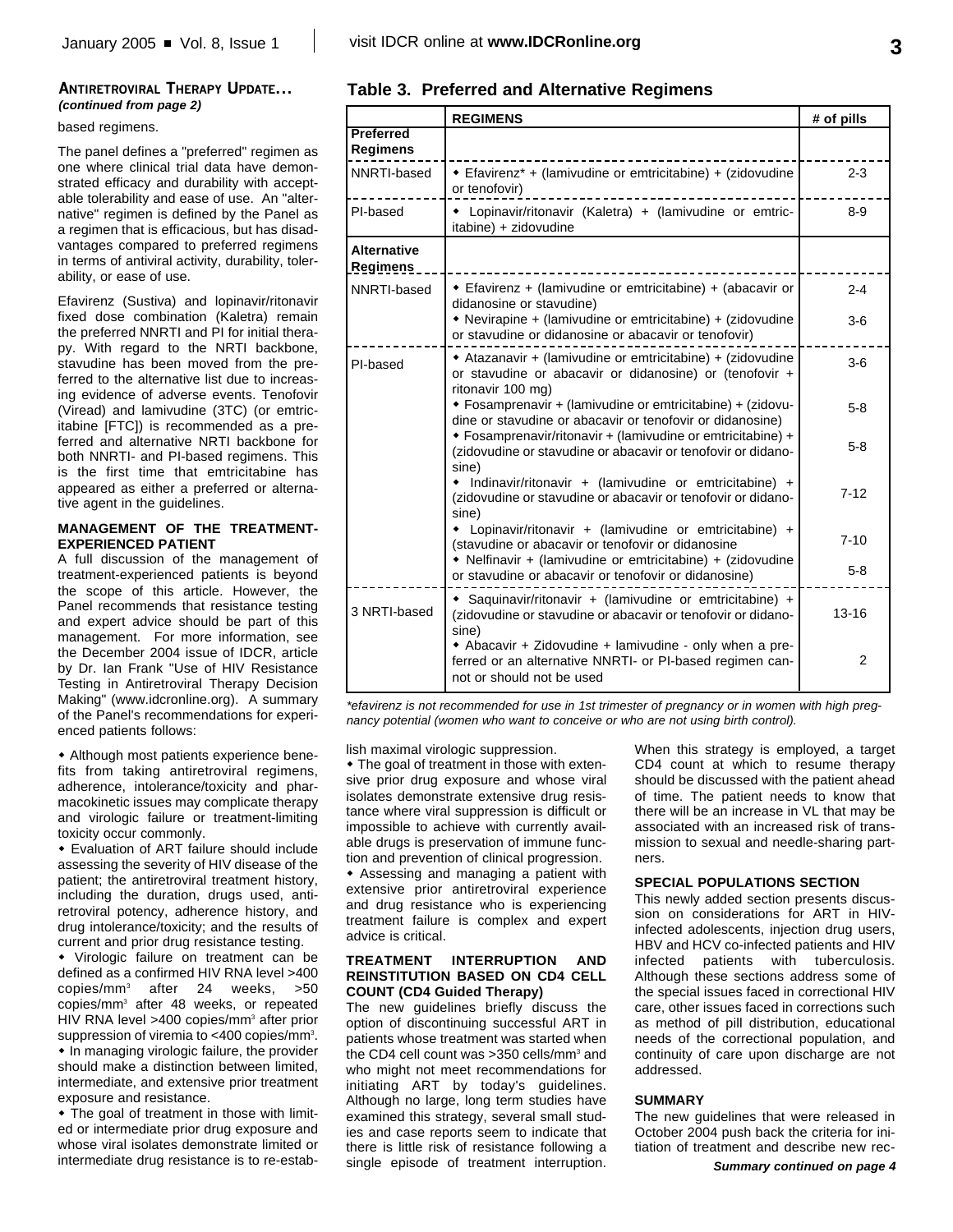## **HIV 101: Psychiatric and HIV Medication Interactions**

| Category                                     | <b>NNRTIS</b>                                                                                              | <b>NRTIS</b>                                                                             | Pls                                                                                                                                                                                                                                                                                                                                                                                                                                                                                                                                                                                                                  |
|----------------------------------------------|------------------------------------------------------------------------------------------------------------|------------------------------------------------------------------------------------------|----------------------------------------------------------------------------------------------------------------------------------------------------------------------------------------------------------------------------------------------------------------------------------------------------------------------------------------------------------------------------------------------------------------------------------------------------------------------------------------------------------------------------------------------------------------------------------------------------------------------|
| <b>SSRIs</b>                                 | Prozac increases levels<br>of Rescriptor 50%                                                               | NPD*                                                                                     | Prozac may lead to increased effects of Norvir, but no dose<br>adjustment of Norvir is needed when used in combination. Norvir<br>increases levels of Prozac, Luvox, Paxil, and Zoloft.                                                                                                                                                                                                                                                                                                                                                                                                                              |
| <b>TCAs</b>                                  | <b>NPD</b>                                                                                                 | <b>NPD</b>                                                                               | Norvir decreases Norpramin clearance by 50%, causing higher<br>than anticipated blood levels; may increase levels of Elavil,<br>Sinequan, Tofranil, Depakote. When used in combination with<br>Norvir, caution is required.It is recommended to use lower<br>doses, and regularly monitor EKG and serum TCA levels.                                                                                                                                                                                                                                                                                                  |
| Other: Wellbutrin                            | Sustiva may increase<br>wellbutrin levels.                                                                 | <b>NPD</b>                                                                               | Viracept and Norvir may increase wellbutrin levels, increasing<br>risk of drug-induced seizures.                                                                                                                                                                                                                                                                                                                                                                                                                                                                                                                     |
| Other: Serzone                               | <b>NPD</b>                                                                                                 | <b>NPD</b>                                                                               | Caution advised; combination of PIs and Serzone may increase<br>levels of both drugs.                                                                                                                                                                                                                                                                                                                                                                                                                                                                                                                                |
| <b>SNRIS</b>                                 | <b>NPD</b>                                                                                                 | <b>NPD</b>                                                                               | Effexor may decrease Crixivan levels.                                                                                                                                                                                                                                                                                                                                                                                                                                                                                                                                                                                |
| Other: Desyrel                               | <b>NPD</b>                                                                                                 | <b>NPD</b>                                                                               | Potential for drug interactions when Desyrel is co-administered.<br>Adverse effects including nausea, hypotension, and syncope<br>were observed when Norvir and Desyrel were co-administered.It<br>is likely that Nizoral, Crixivan, and other CYP34A inhibitors may<br>lead to increases in Desyrel plasma concentrations with poten-<br>tial for adverse effects. If Desyrel is used with a potent CYP34A<br>inhibitor, a lower dose of Desyrel should be considered.                                                                                                                                              |
| Benzodiazepines                              | <b>NPD</b>                                                                                                 | <b>NPD</b>                                                                               | Kaletra and Halcion may have possible interactions; Halcion and<br>other antipsychotics from this class are contraindicated in com-<br>bination with PIs due to the potential for serious and life-threat-<br>ening reactions such as prolonged or severe sedation or respi-<br>ratory depression. Xanax, Dalmane, Klonopin, and Valium should<br>be used in caution with PIs due to the potential for serious reac-<br>tions such as prolonged or severe sedation or respiratory<br>depression. Ativan, Restoril, and Tranxene are free of the seri-<br>ous interactions with PIs found with other benzodiazepines. |
| Non-<br>Benzodiazepine<br>sedative/hypnotics | <b>NPD</b>                                                                                                 | <b>NPD</b>                                                                               | Ambien and Sonata should be used with caution in combination<br>with PIs due to the potential for serious reactions such as pro-<br>longed or severe sedation or respiratory depression.                                                                                                                                                                                                                                                                                                                                                                                                                             |
| Lithium carbonate                            | <b>NPD</b>                                                                                                 | <b>NPD</b>                                                                               | <b>NPD</b>                                                                                                                                                                                                                                                                                                                                                                                                                                                                                                                                                                                                           |
| Anticonvulsants                              | <b>Tegretol and Dilantin</b><br>may decrease levels of<br>Pls and NNRTIs.                                  | Long term<br>clinical<br>implications not<br>known; monitor<br>for Retrovir<br>toxicity. | Tegretol may decrease levels of PIs and NNRTIs. Known to<br>decrease Crixivan levels with loss of viral suppression. Tegretol<br>levels increased by Norvir. Dilantin: co-administered with Kaletra<br>results in decreased concentrations of both Dilantin and Kaletra.                                                                                                                                                                                                                                                                                                                                             |
| First Generation -<br>Typical                | <b>NPD</b>                                                                                                 | <b>NPD</b>                                                                               | Orap is contraindicated in combination with PIs due to potential<br>for serious and life-threatening reactions, such as cardiac<br>arrhythmia. Norvir may increase levels of antipsychotics.                                                                                                                                                                                                                                                                                                                                                                                                                         |
| Second Generation<br>- Atypical              | <b>NPD</b>                                                                                                 | <b>NPD</b>                                                                               | PIs may increase plasma levels of Clozaril and increase the risk<br>for seizures and orthostatic hypotension. Geodon: caution is indi-<br>cated when Geodon is co-adminstered with Norvir.                                                                                                                                                                                                                                                                                                                                                                                                                           |
| <b>Third Generation</b>                      | <b>NPD</b>                                                                                                 | <b>NPD</b>                                                                               | <b>NPD</b>                                                                                                                                                                                                                                                                                                                                                                                                                                                                                                                                                                                                           |
| St. John's Wort                              | May reduce blood levels<br>of NNRTIs.Induces<br>metabolism of Viramune;<br>increased clearance<br>$-35%$ . | <b>NPD</b>                                                                               | May reduce blood levels of PIs.<br>These tables have been adapted from "Psychiatric Medications and<br>HIV Antiretrovirals: A Guide to Interactions for Clinicians."<br>NY/NJ AIDS Education and Training Center                                                                                                                                                                                                                                                                                                                                                                                                     |

*\*No Published Data about drug interactions specific to this combination.*

### **ANTIRETROVIRAL THERAPY UPDATE...***(continued from page 3)*

ommendations for the initiation of treatment. It is important for the correctional provider to understand that the guidelines are a "living document" and can be expected to be modified on a yearly basis or more frequently as further research is conducted. Important changes to the guidelines will be noted in IDCR, and are also available at the DHHS website (www.hhs.gov). The document provides a wealth of information and should be required reading for all correctional HIV providers. If perusing the greater than 100 page documents seems overwhelming, one might opt for a more thorough reading of the

black boxes in the text of the document that summarize the recommendations of the Panel and a review of the tables (these start on page 41). And finally, these guidelines provide a framework for treatment, which must involve a partnership with the patient. Most correctional HIV patients present with co-morbidities that complicate treatment - these will be addressed in future issues of IDCR.

*DISCLOSURES:\*Consultant: Ortho Biotech, Grant/Research; Support: GlaxoSmithKline, Agouron, Merck, DCHD, Serono, Gilead, Chiron Corp, Boehringer-Ingelheim, Abbott Labs, Bristol-Myers Squibb; Speaker's Bureau: Roche, Bristol-Myers Squibb, Ortho Biotech*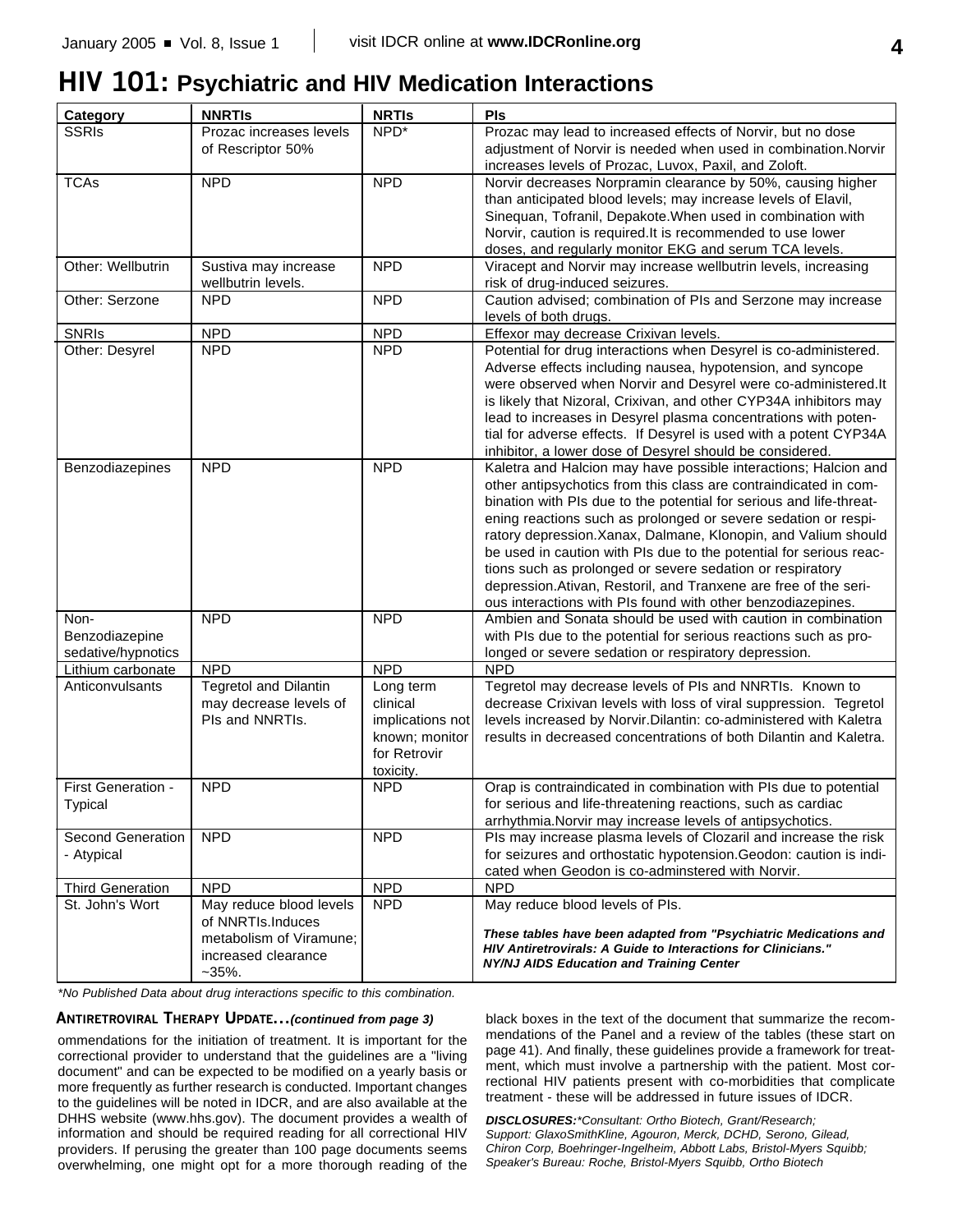### **LETTER FROM THE EDITOR**

In the early days of the AIDS epidemic, much of the basic pathogenesis and epidemiology of HIV had not yet been clarified. Not enough was known about how the virus was transmitted, how it could be prevented, how it caused immune deterioration, what infections and cancers infected persons were at risk for, and how these opportunistic infections could be prevented. As a result, the management of those with HIV infection was relegated to infectious disease specialists and to a small cadre of dedicated pioneers drawn from a variety of medical fields.

By the end of the 1980s, much of the basic details concerning HIV had been elucidated. Soon, the number of cases of HIV in this country overwhelmed the available specialists. Because of the simplicity of the limited treatment options (essentially PCP prophylaxis and AZT) most primary care clinicians were able to manage the treatment of those infected with HIV.

The 1990s witnessed a dramatic increase in treatment options for HIV and related illnesses. Along with these new treatments have come severe, potentially fatal side effects and a myriad of complex pharmacokinetic interactions. Outcome based studies have demonstrated that patients who do not receive care from clinicians who specialize in the management of HIV are at a greater risk for HIV related morbidity. Furthermore, the life expectancy of those who are HIV-infected is directly related to the experience of their physician. Clearly, we have come full circle, in that only those clinicians who make it a priority are able to master the complexities of the care of the HIV-infected. We can all hope that in the future the HIV specialist will be obsolete… until that time, we have a responsibility to ensure that those inmates entrusted to our care have access to clinicians who specialize in the management of HIV.

This month, Dr. David Paar provides an update on guidelines for the treatment of HIV. Dr. Bethany Weaver presents a case that discusses some of the challenges of using efavirenz in those who have a major mental illness, and our HIV 101 details some of the pharmacokinetic interactions that can occur between antiretroviral agents and psychotropics. At the conclusion of this issue, readers will be more familiar with the new HIV treatment guidelines, be aware of potential for drug interactions between HAART and psychotropics, and know more about the potential side effects of efavirenz.

Beginning next month, Dr. David Thomas will assume the role of co-chief editor managing content for IDCR. We welcome Dr. Thomas to this new role, and we also welcome three new members to our editorial board: Dr. William Cassidy, Associate Professor of Medicine at Louisiana State University Health Sciences Center, Dr. Neil Fisher, Medical Director and Chief Health Officer of Martin Correctional Institute; and Barry Zack, MPH, Executive Director of Centerforce. Thank you for your continued readership of IDCR, and we encourage your suggestions concerning future topics.

Sincerely, myl Bick

Joseph Bick, MD

### **Subscribe to IDCR**

Fax to **617-770-3339** for any of the following: *(please print clearly or type)*

|                                                                                                                                      | Yes, I would like to add/update/correct (circle one) my contact information for my complimentary<br>subscription of IDCR fax/email newsletter. |                                                           |                                    |
|--------------------------------------------------------------------------------------------------------------------------------------|------------------------------------------------------------------------------------------------------------------------------------------------|-----------------------------------------------------------|------------------------------------|
| Yes, I would like to sign up the following colleague to receive a complimentary subscription of<br><b>IDCR</b> fax/email newsletter. |                                                                                                                                                |                                                           |                                    |
| Yes, I would like my IDCR to be delivered in the future as an attached PDF file in an<br>email (rather than have a fax).             |                                                                                                                                                |                                                           |                                    |
| NAME:                                                                                                                                | <b>FACILITY:</b>                                                                                                                               |                                                           |                                    |
| <b>CHECK ONE:</b>                                                                                                                    |                                                                                                                                                |                                                           |                                    |
| $\circ$ Physician<br>O Pharmacist                                                                                                    | O Physician Assistant<br>O Medical Director/Administrator                                                                                      | ○ Nurse/Nurse Practitioner<br>○ HIV Case Worker/Counselor | O Nurse Administrator<br>$O$ Other |
| ADDRESS:                                                                                                                             | CITY:                                                                                                                                          | STATE:                                                    | ZIP:                               |
| FAX:                                                                                                                                 |                                                                                                                                                | PHONE:                                                    |                                    |
| EMAIL:                                                                                                                               |                                                                                                                                                |                                                           |                                    |
|                                                                                                                                      |                                                                                                                                                |                                                           |                                    |

#### **Faculty Disclosure**

In accordance with the Accreditation Council for Continuing Medical Education Standards for Commercial Support, the faculty for this activity have been asked to complete Conflict of Interest Disclosure forms. Disclosures are listed at the end of articles. All of the individual medications discussed in this newsletter are approved for treatment of HIV and hepatitis unless otherwise indicated. For the treatment of HIV and hepatitis infection, many physicians opt to use combination antiretroviral therapy which is not addressed by the FDA.

**Associate Editors**

Rick Altice, MD *Director of Clinical Research, Director, HIV in Prisons Program, Director, Community Health Care Van, Associate Professor of Medicine Yale University AIDS Program*

David Paar, MD *Associate Professor of Medicine, University of Texas, Medical Branch*

Karl Brown, MD, FACP *Infectious Disease Supervisor PHS-Rikers Island*

Ralf Jürgens *Consultant, HIV/AIDS, Human Rights, Drug Policy and Prisons*

Joseph Paris, PhD, MD, FSCP, CCHP *Medical Director, Georgia Dept. of Corrections*

Lester Wright, MD, MPH *Chief Medical Officer, New York State Dept. of Correctional Services*

> Dean Rieger, MD *Medical Director, Indiana Dept. of Corrections*

Neil Fisher, MD *Medical Director, Chief Health Officer, Martin Correctional Institute*

William Cassidy, MD *Associate Professor of Medicine, Louisiana State University Health Sciences Center*

**Editorial Board**

Louis Tripoli, MD, FACFE *Correctional Medical Institute, Correctional Medical Services*

Josiah Rich, MD *Associate Professor of Medicine and Community Health Brown University School of Medicine, The Miriam Hospital*

> Steven F. Scheibel, MD *Regional Medical Director Prison Health Services, Inc*

David A. Wohl, MD *Associate Professor of Medicine University of North Carolina AIDS Clinical Research Unit*

Barry Zack, MPH *Executive Director, Centerforce*

Michelle Gaseau *The Corrections Connection*

**Layout** Kimberly Backlund-Lewis *The Corrections Connection*

**Distribution** Screened Images Multimedia

> **Managing Editor** Courtney E Colton *IDCR*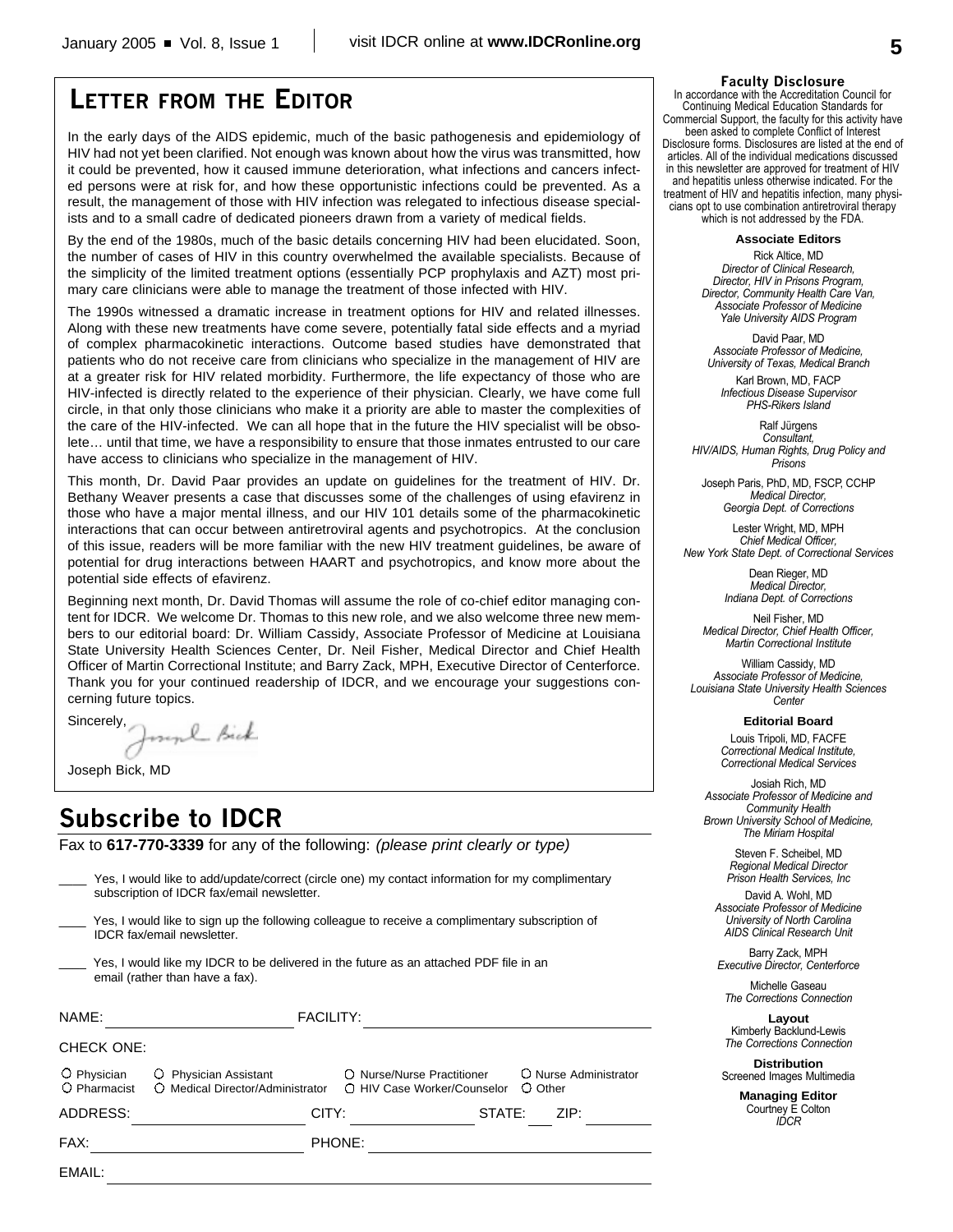## **ASK THE EXPERT: Case Study - Acute Psychosis in a Patient with AIDS**

*By Bethany Weaver\*, D.O., M.P.H., Acting Instructor of Medicine, University of Washington Center for AIDS & STD Research (CFAR) and Northwest Correctional Medicine Education Program. DISCLOSURES: \*Pfizer: Stockholder*

*CASE: A 33 year-old male inmate presents with untreated C3 HIV/AIDS in need of treatment. His CD4 cell count and HIV-1 viral load two months ago were 100 cells (13%) and 100,000 copies/ml, respectively. He is taking trimethoprim/sulfamethoxazole and azithromycin for PCP and MAC prophylaxis and has been off antiretroviral medications for six months due to intolerance and virologic failure, known because he had genotype resistance assays in his record documenting high level resistance to all available protease inhibitors. He has never taken efavirenz (sustiva) or nevirapine (viramune). He is an injecting drug user with a history of bipolar disorder for which he receives lithium by directly observed therapy (DOT). He has no history of suicide attempts and has been hospitalized twice with mania after cocaine use. He weighs 145 pounds and has an unremarkable physical exam. He has two years remaining in his sentence. He tells you that he would like to resume antiretroviral medications as soon as possible due to increasing fatigue and worsening memory but is concerned about his ability to remain adherent if the regimen is too complicated. You recommend he start tenofovir, lamivudine, and efavirenz.*

### *Q: What potential adverse effects should you warn him about?*

**A:** He should be warned about the potential for hallucinations, precipitation of mania, insomnia, depression, and nightmares on efavirenz, particularly in the first 10-14 days on the drug. You tell him that you are hesitant about placing him on the drug because of the potential for these symptoms, particularly with his history of bipolar disorder. However, you realize he has limited protease inhibitor treatment options. You rationalize that if he is going to develop adverse effects on efavirenz, at least they will occur in a supervised, safe setting while he is incarcerated. You also recommend that he see psychiatry more regularly (e.g. every two weeks) for the first few months on this regimen.

He returns for follow-up two weeks later and appears anxious with pressured speech. He reports some mild insomnia but is feeling "better than I've felt in years". Also, he loves taking the efavirenz because it is only one pill at bedtime, which he feels improves his adherence.

### *Q: Do you have any concerns at this time? What other questions should you ask him? When should you see him again in clinic?*

**A:** Yes, you should be concerned about precipitation of mania with potential for it to progress over the next few weeks. You should ask him when he is taking efavirenz since it was prescribed as "keep on person", making it difficult to be sure what time he is taking it every day. If he is taking the drug within an hour or so of a high fat meal, the absorption will be increased with higher risk for side effects. Since efavirenz is cleared in the liver via the cytochrome P450 system, a review of his other medications is warranted to be sure there are no significant drug-drug interactions, and checking a lithium level, liver function tests and evaluating for hepatitis B and C and undetected cirrhosis would be reasonable. Finally, you recommend he see you again in two weeks so you can re-evaluate his tolerability of the new regimen.

### *Q: Are there any other tests to consider at this time?*

**A:** A plasma efavirenz level (trough) can be performed with a blood draw and is probably best drawn eight-15 hours after the dose is taken, which is typically in the morning since most patients take the drug in the evening to minimize side effects. This test is performed at reference laboratories and may take two-four weeks for a result to be received. If the level is above 4000mg/l, CNS toxicity may be three times more likely than if the level is below this cutoff. Virologic failure is more often seen when the level is below 1000mg/l. It is speculated that a level somewhere between 1000 and 4000mg/l is best for optimal efficacy and tolerability. Unfortunately, because of the long return time for the efavirenz level, it is difficult to use the results of this test as a clinical tool in the management of the patient and is not likely cost-effective for

this reason. Decisions in response to a drug level above 4000 m/gml may be difficult as there are no published guidelines for dose reduction needed with an elevated efavirenz level.

The inmate returns to see you two weeks later. Over the last two weeks, he has received three infractions due to violent outbursts, is paranoid and delusional, and was sent to segregation, then the mental health unit due to concern for his safety and the safety of others. He is still reluctant to stop the new regimen since he "feels great" and his CD4 count is now 160 cells/ml (15%) with HIV-1 viral load of 5,000 copies/ml after three weeks on the drugs. His lithium level and LFTs were normal, and he had no evidence of chronic active hepatitis B or C.

#### **Discussion**

Though efavirenz is an attractive HIV treatment option because of its long half-life (only dosed once a day) and high tolerability after the first two weeks, it presents some challenges for use in the incarcerated setting. First, the meals in the correctional setting are typically high in fat and difficult to control, and this may contribute to risk of CNS toxicity. If the drug is taken two-three or more hours after dinner, this problem should be minimized. However, the bedtime pill line in corrections is often shortly after dinner, rather than at 9 or 10 p.m. If the inmate keeps the drug on person, the inmate could then take the dose at 10 p.m. with only a light snack or on an empty stomach. Second, though the risk for severe neurotoxicity in the general population appears low (only discontinued in approximately 4% of patients due to severity or persistence of adverse effects), it is likely higher among incarcerated individuals since they often have a history of significant prior mental illness as well as underlying significant liver disease from hepatitis C and/or alcohol. Third, when psychosis does occur in the incarcerated setting, it can be quite detrimental to the inmate. The patient in this case received numerous infractions for his behavior with an extended sentence, was placed on the mental health unit for observation, and required intensive psychiatric monitoring. The drug was discontinued as his mania and psychosis were not manageable despite intensive psychiatric care and addition of antipsychotics, and the effects lasted for several weeks, even after discontinuing the medication.

In patients who require salvage therapy and have risk factors for CNS toxicity, it is reasonable to consider use of efavirenz in a supervised setting, such as the correctional setting. The potential for problems should be weighed against potential benefits, particularly in patients who have advanced HIV/AIDS. It is important to counsel the patient and the staff about the potential complications. The role of therapeutic drug monitoring is still unclear. Optimal use requires dose adjustment on the basis of a drug level. More research on this topic is needed in order for this practice to be cost-effective and clinically meaningful for the patient.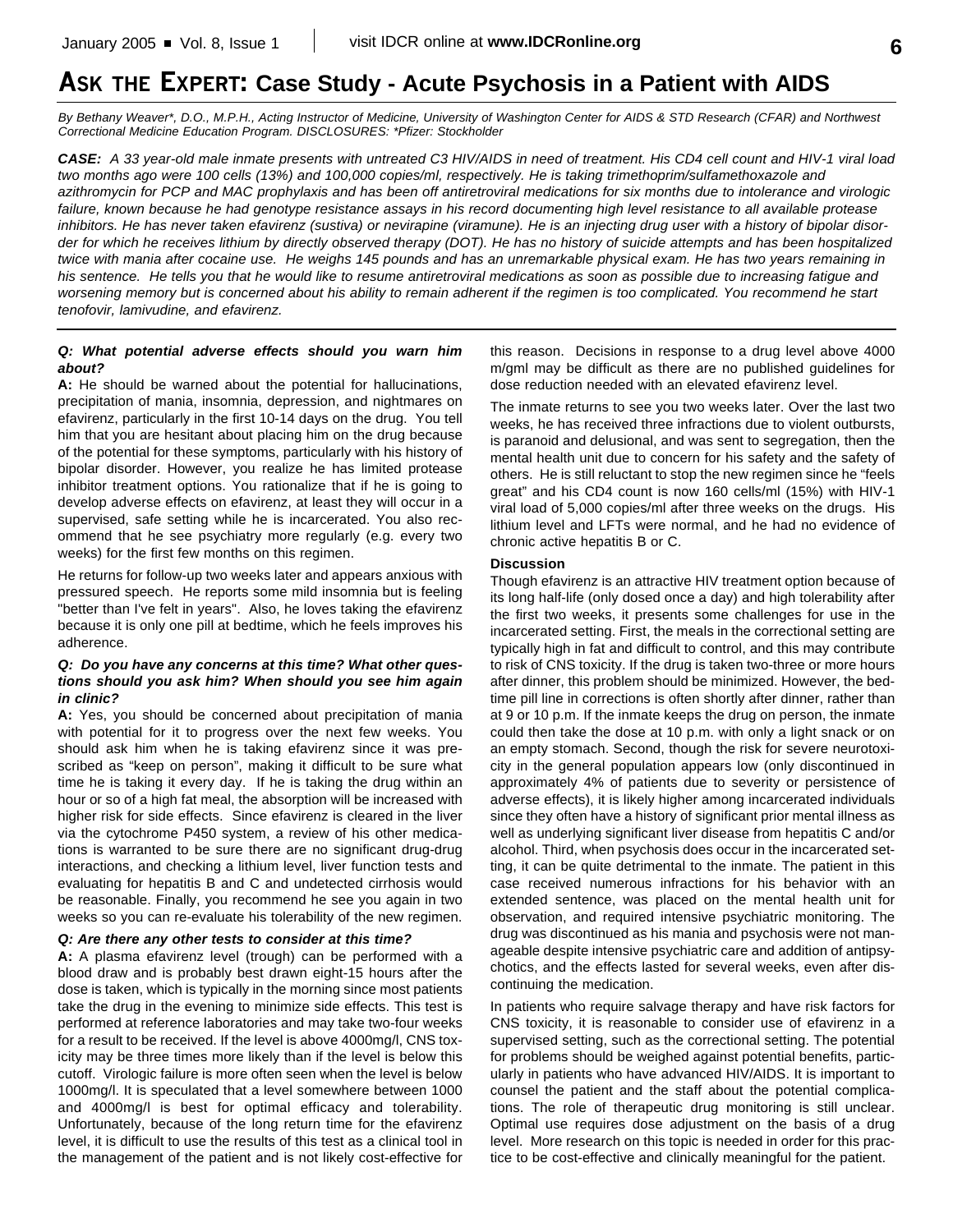### **SAVE THE DATES**

### **Conference on Retroviruses and**

**Opportunistic Infections** *February 22-25, 2005 Boston, MA* Visit: www.retroconference.org/2005

#### **IUALTD Challenges to TB Control**

*February 23-26, 2005 Vancouver, British Columbia, Canada* Call: 604.732.5864 Email: biagtan@bc.lung.ca

#### **Improving the Management of HIV Disease Regional CME Courses**

*Atlanta, GA: Friday, March 11, 2005 New York, NY: Thursday, March 17, 2005 Los Angeles, CA: Saturday, April 16, 2005 Chicago, IL : Monday, May 2, 2005 Washington, DC: May 2005 San Francisco: May or June 2005: Registration for this course will open soon.* Visit: www.iasusa.org/ registration/index.html

### **Management of HIV/AIDS in the Correctional Setting: A Live Satellite Videoconference Series "The Triply Diagnosed Patient: HIV, Mental Health & Substance Use"**

*March 9, 2005 12:30-2:30 p.m. EST* Call: 518.262.4674 E-mail: ybarraj@mail.amc.edu Visit: www.amc.edu/patient/hiv/ hivconf/index.htm

**ACHSA Diminishing Resources: The New Reality** *March 31-April 3, 2005 Oakland, CA* Visit: www.achsa.org

# **RESOURCES**

**The Department of Health and Human Services** www.dhhs.gov

**NY/NJ AIDS Education and Training Center** www.nynjaetc.org

**NATAP** www.natap.org

## **IN THE NEWS**

### **Hepatitis A Vaccine Safe in HIV Patients**

Hepatitis A virus (HAV) is common among persons who are at highest risk for HIV infection. One hundred eighty subjects, 90 of whom were HIV-infected were given an inactivated HAV vaccine to determine the safety and efficacy in HIV-infected patients. The HIV-infected subjects were stratified into two groups: one group with CD4 cell counts <300cells/mm3 and one group with CD4 cell counts >300cells/mm<sup>3</sup> . Vaccine or placebo was administered at zero and 24 weeks. At week 28, seroconversion rates among HIV-infected and HIV-uninfected subjects were 94% and 100%, respectively. Additionally, HIV-infected subjects with CD4 cell counts <300 cells/mm<sup>3</sup> had a seroconversion rate of 87%, while HIV-infected subjects with CD4 cell counts >300 cells/mm<sup>3</sup> had a seroconversion rate of 100%. Conclusions drawn from this study are that HAV vaccine is immunogenic and safe among HIV-infected persons, and should be part of their preventative care.

*Clin Infect Dis 2004; 39:1207-13.*

### **Combination Therapy for HBV**

Thirty treatment naïve, hepatitis B virus (HBV) e antigen positive (HBeAg+) patients were randomized to receive adefovir dipivoxil (ADV) plus emtricitabine (FTC) or ADV plus placebo for 48 weeks. The study aims were to compare the efficacy of a new combination therapy of ADV plus FTC versus ADV monotherapy. At baseline, median HBV DNA was 7.6 log copies/ml in the ADV plus FTC arm and 8.5 log copies/ml in the ADV arm. The median log change from baseline HBV DNA was -3.95 for the ADV plus FTC arm and -2.44 for the ADV arm. HBeAg seroconversion occurred in three patients total; two in the combination arm and one in the ADV arm. Additionally, 80% of HbeAg positive

patients taking ADV plus FTC had undetectable HBV DNA, versus 20% taking ADV alone at 48 weeks. Combination therapy with ADV plus FTC may be superior to ADV alone, at least in the short term.

*www.natap.org*

### **Risk of Early Virologic Failure with ddI+TDF+NNRTI**

Two studies reported at the 2004 ICAAC meeting found that regimens combining the nucleoside/nucleotide analogs didanosine (ddI) and tenofovir disoproxil fumarate (TDF), plus either efavirenz (EFV) or nevirapine (NVP) can cause early virologic failure in treatment-naïve persons, particularly in those persons commencing treatment with a high viral load. Podzamczer et. al. found that 43% of people taking TDF/ddI/efavirenz had virologic failure, defined as less than a two log drop in viral load by month three of their study. None of the subjects taking TDF/ddI/efavirenz plus lopinavir/ritonavir had virologic failure. In a larger study conducted by Moyle et al, 44 subjects were randomized to start TDF/ddI/efavirenz and 36 were randomized to start 3TC/ddI/efavirenz. While adherence exceeded 99% in both groups, virologic failure in the TDF/ddI/efavirenz group and 3TC/ddI/efavirenz group were 12% and 0%, respectively. All people with a virologic failure had a pretreatment CD4 count below 200 cells/uL and a viral load greater than 100,000 copies/mL. The mechanism of early virologic failure in these patients is unclear. Clinicians should use caution when coadministering ddI/TDF and either EFV or NVP in treatment-naïve patients with high baseline viral loads.

### *www.natap.org*

### **Tenofovir for the Treatment of Lamivudine-Resistant Hepatitis B Virus (HBV)**

Adefovir dipivoxil, which was recently approved for the treatment of wild-type and lamivudine-resistant HBV infection, and tenofovir disoproxil fumarate (TDF) were compared in a study of 53 subjects to measure the decline of HBV DNA levels in lamivudine-resistant HBV infection. Thirty-five subjects received TDF 300 mg/day for 72-130 weeks, while 18 subjects received adefovir 10mg/day for 60-80 weeks. The TDF-treated group was further divided into three groups: HBV-infected subjects, HIV/HBV coinfected subjects who had received TDF as a part of antiretroviral therapy, and immunosuppressed HBV-infected subjects following kidney transplantation. None of the adefovir subjects had these comorbidity features. Subjects were matched for age, sex, ALT levels, hepatitis B e antigen (HBeAg) status, and HBV DNA level at baseline. All TDF-treated subjects showed a strong and early suppression of HBV DNA within a few weeks, including the HIV coinfected subjects. At week 48, 100% of the TDF-treated subjects had HBV DNA levels below 105 copies/mL, in contrast to only 44% of those subjects treated with adefovir. While tenofovir has not been approved for the treatment of HBV, this study shows that it may become an effective alternative for the treatment of patients with lamivudine-resistant HBV infection. *Hepatology; 2004: 40:6*

### **Barriers to Care of HCV for Drug Users**

Five hundred fifty-seven HIV-seropositive and HIVseronegative current and former injection drug users were enrolled in a prospective study to gauge the natural history of hepatitis C virus (HCV) infection. The 228 subjects with chronic HCV infection were offered referral for HCV evaluation and treatment; only 56% accepted referrals. Reasons study participants gave for declining referrals included self-reported clinical care elsewhere (62%), not interested or too busy (16%), or not ready (9%). Additional reasons included fear of biopsy or treatment, unable to keep appointments, and end-stage liver disease. Of the 56% of subjects who did accept referrals, only 43% arrived for evaluation, which was located two city blocks from the research site. Additionally, of those who did arrive for evaluation, only 22% had a liver biopsy, and only 7% were treated. Despite counseling about HCV infection and the need for medical evaluation, only a small percentage of subjects actually followed through to treatment. This study suggests that there must be other barriers, besides access to care, that inhibit HCV infected injection drug users from seeking and receiving treatment. *www.natap.org*